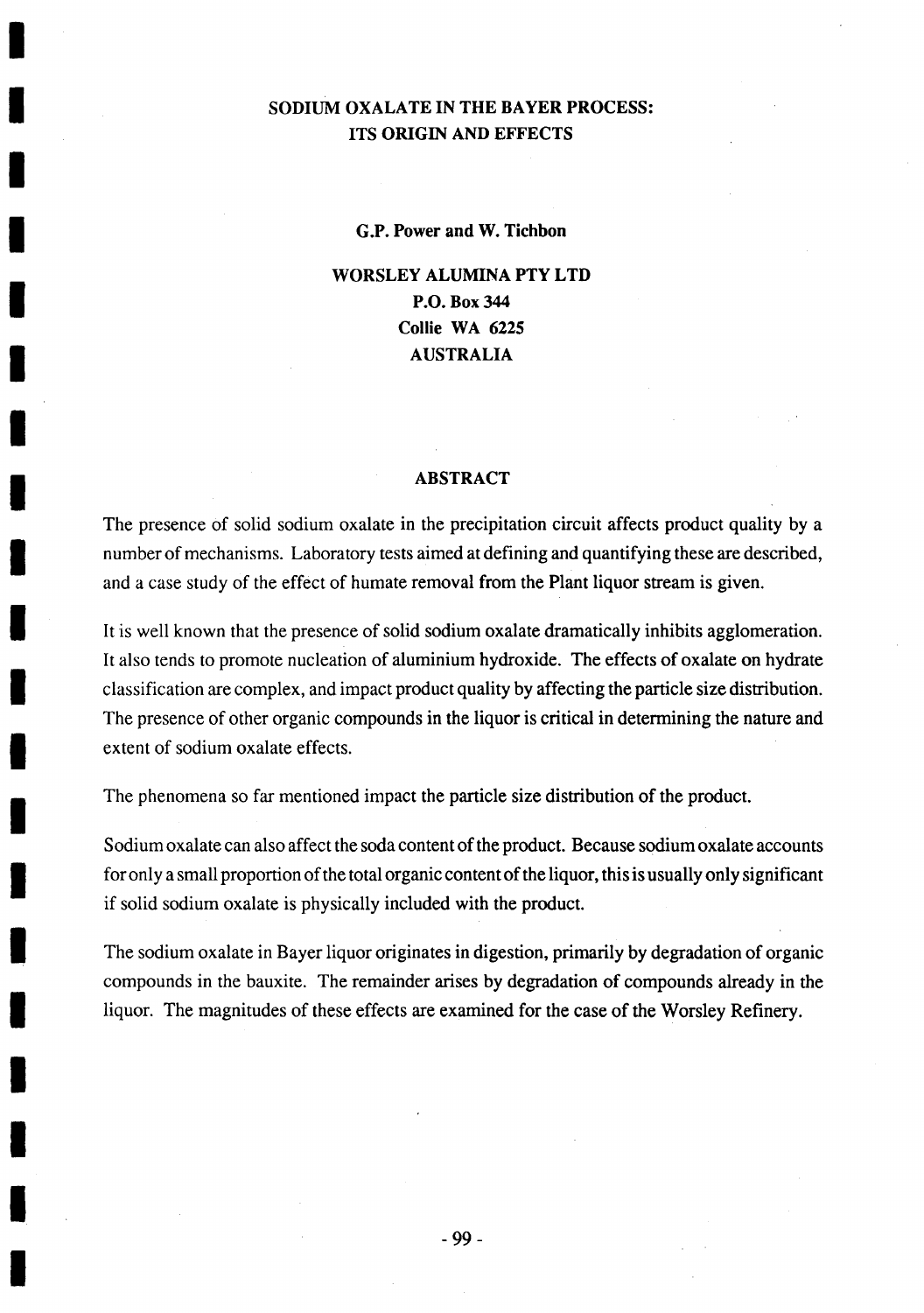# **SODIUM OXALATE IN** THE BAYER **PROCESS: ITS ORIGIN AND EFFECTS**

#### **G.P.** Power and W. Tichbon

#### **1.0 INTRODUCTION**

Numerous articles have been written on the subject of sodium oxalate (generally referred to as "oxalate" in the following) in relation to the Bayer process. There appears to be general agreement on the following points:

- 1 **.** Most of the oxalate entering the liquor is generated in Digestion **by** degradation of higher molecular weight organic compounds, both directly from the bauxite and from the recirculating liquor (Grocott, **1988).**
- 2. The presence of crystalline sodium oxalate in Precipitation increases the rate of fines generation (Brown and Cole, **1980;** Verghese, **1987;** Lever, **1978).**
- 3. The presence of crystalline oxalate on the seed interferes with agglomeration (Verghese, **1987;** Lever, **1978;** Minai et al, **1978).**
- 4. The extent of oxalate effects in Precipitation is dependent upon the presence **of3** higher molecular weight organic compounds in the liquor (Verghese, **1987;** Minai et al, 1978).
- **5.** Oxalate effects depend on the size and shape of the oxalate crystals or crystal clusters (Minai et al, 1978).
- **6.** The presence of crystalline sodium oxalate has a detrimental effect on seed classification (Verghese, **1987;** Lever, **1978).**

In addition, it should be noted that:

**7.** Rates of growth of aluminium hydroxide scale in the Precipitators are greatly increased **by** co-precipitation of oxalate.

#### 2.0 **CASE STUDY - EFFECT OF HUMATE REMOVAL**

The damaging impact of oxalate on Precipitation was highlighted at the Worsley Refinery in late **1987.** In October of that year it was decided to trial the use of polydiallyl dimethyl ammonium chloride **(p-DADMAC)** as a removal agent for the sodium salts of humic

**-100I**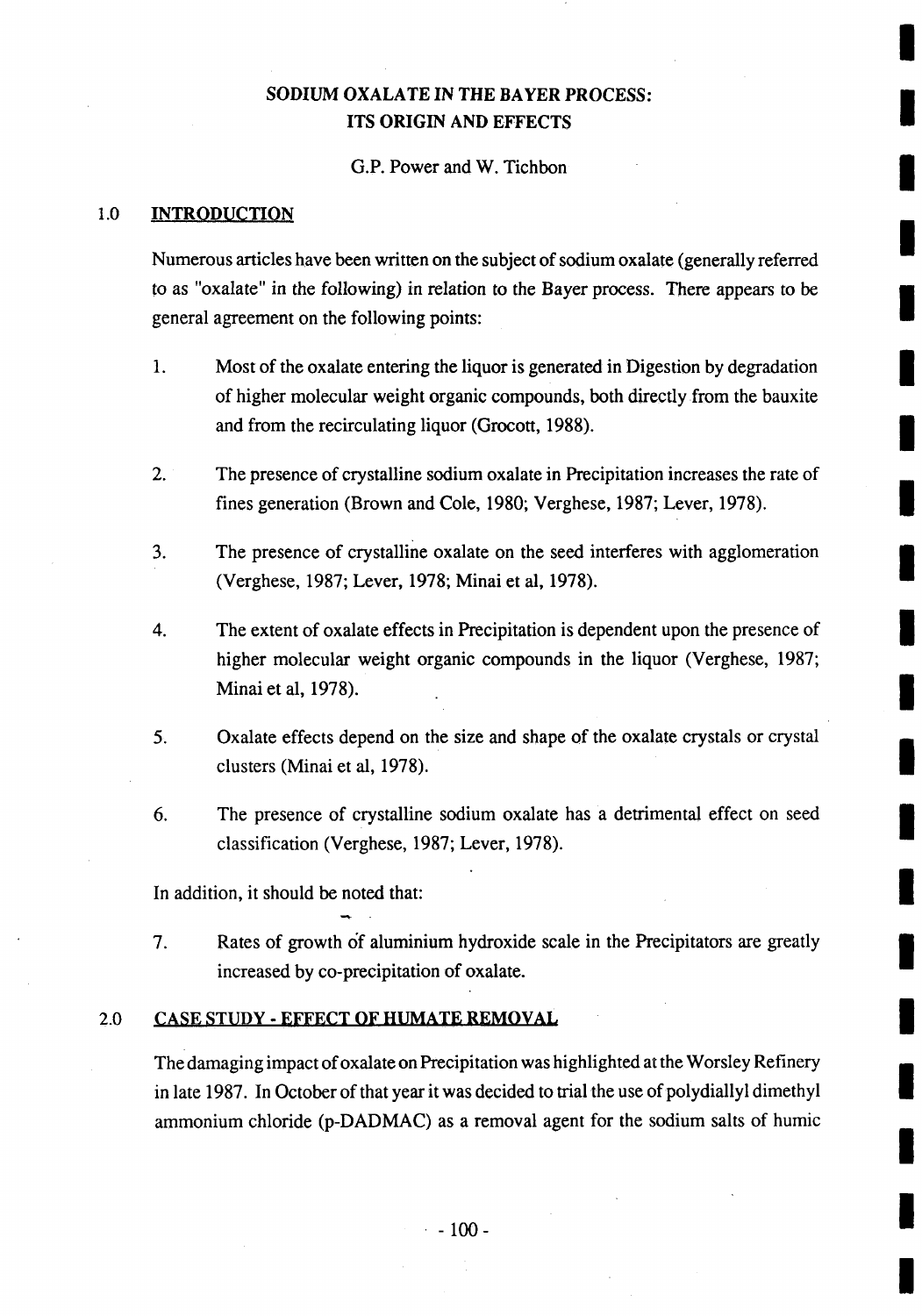acids (humates). **A** variety of undesirable effects (higher liquor viscosities, boiling point rise, reduced precipitation yield) have been ascribed to the presence of humates which enter the liquor from the bauxite (Pohiand and Tielens, **1983;** Romanov, et al **1975).**

These effects are minimal, however, compared with the stabilisation of oxalate (Lever, **1983;** The and Bush, **1987).** The presence of humates reduces oxalate precipitation rates in seeded solutions, and also stabiises unseeded solutions in relation to oxalate nucleation (spontaneous precipitation).

Removal of humates from an already heavily contaminated Plant liquor stream therefore has the effect of not only increasing oxalate precipitation rates where oxalate is already crystallising, but also of causing oxalate to precipitate in hitherto oxalate-free parts of the circuit.

That **p-DADMAC** is an effective humate remover is shown in Figure **1,** in which the humate concentration (determined spectrophotometrically) is plotted as a function of time.





During the trial, an extensive program of analysis was conducted. **Of** particular interest here are the levels of Solid Phase Oxalate **(SPO,** expressed as a percentage of the dry solids) present in the overflows at the three stages of Precipitation. (The Worsley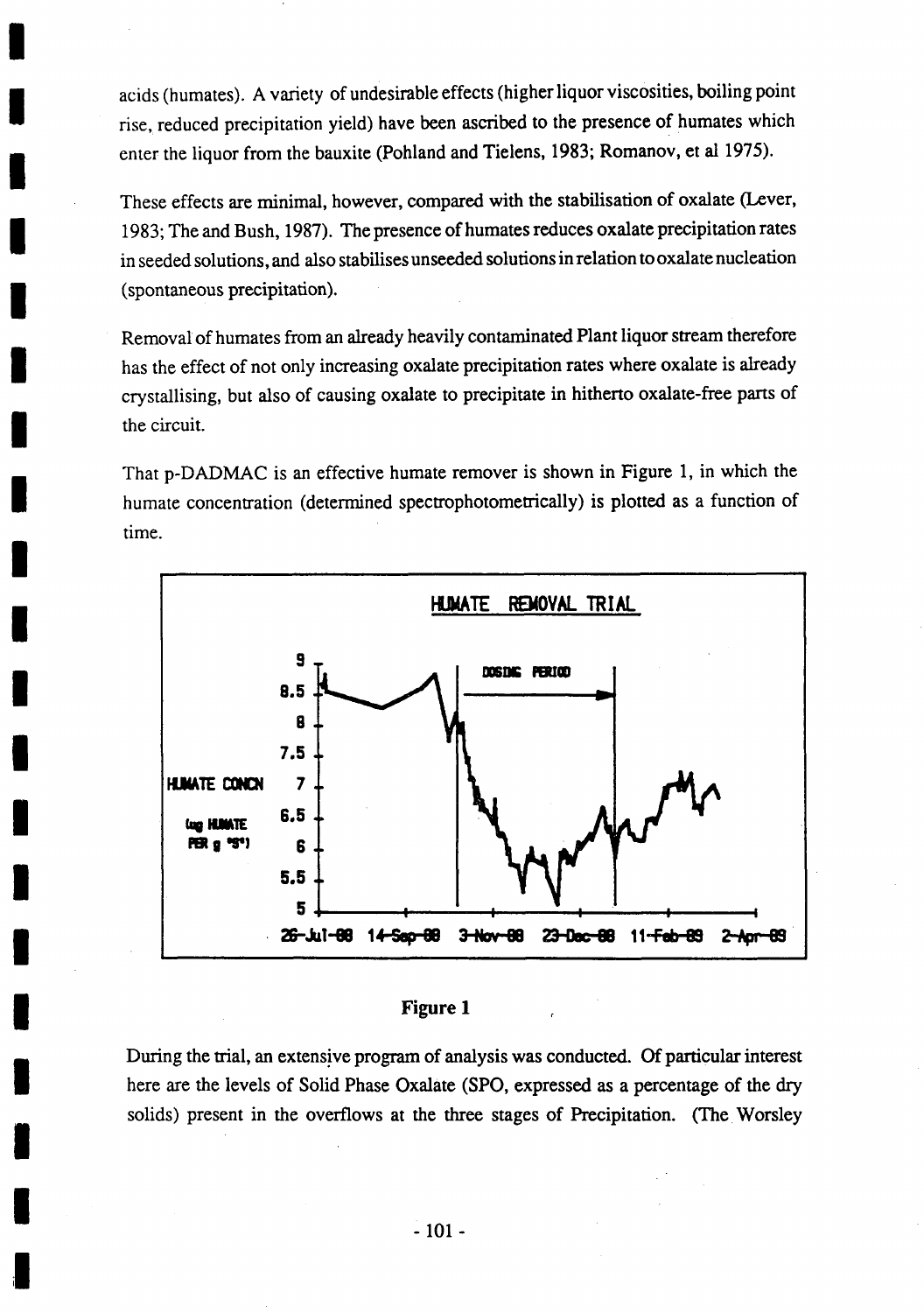precipitation circuit consists of three stages of precipitation, with heat interchange between stages. Agglomeration is followed **by** the Intermediate and Final stages (Newchurch and Moretto,. **1990).** The results are summarised in Figure 2.



#### Figure 2

Under normal operation, there are very low levels of **SPO** in the Agglomerator Overflow **(0.01** to *0.05%),* and less than **0.5% SPO** in the Intermediate Overflow. The **SPO** in the Agglomerator Overflow is essentially that which was present on the seed. Ideally, no oxalate is precipitated in the Intermediate stage, the higher **SPO** being a result of elutriation.

Oxalate removal from the circuit depends. upon co-precipitation of oxalate in the Finals and elutriation of this oxalate with the Final overflow, which reports to the Seed Thickeners (Newchurch and Moretto, **1990).** The **% SPO** typically varies between **1.5** and **3%,** depending on the mass of hydrate present (under normal conditions, the tonnes per hour of **SPO** is essentially constant).

**By** early December, the humate concentration had been reduced **by 30%** (Figure **1).** This occasioned a sharp increase in the **SPO** in the Intermediate Overflow (Figure 2), indicating the onset of oxalate precipitation at the Intermediate temperature. As there was no change in the green liquor oxalate concentration, this was a direct result of destabilisation of oxalate **by** humate removal.

**I**

**I**

**I**

**I**

**I**

**U**

**I**

**I**

**I**

**I**

**I**

**I**

**I**

**I**

**I**

**I**

**I**

**I**

**I**

**I**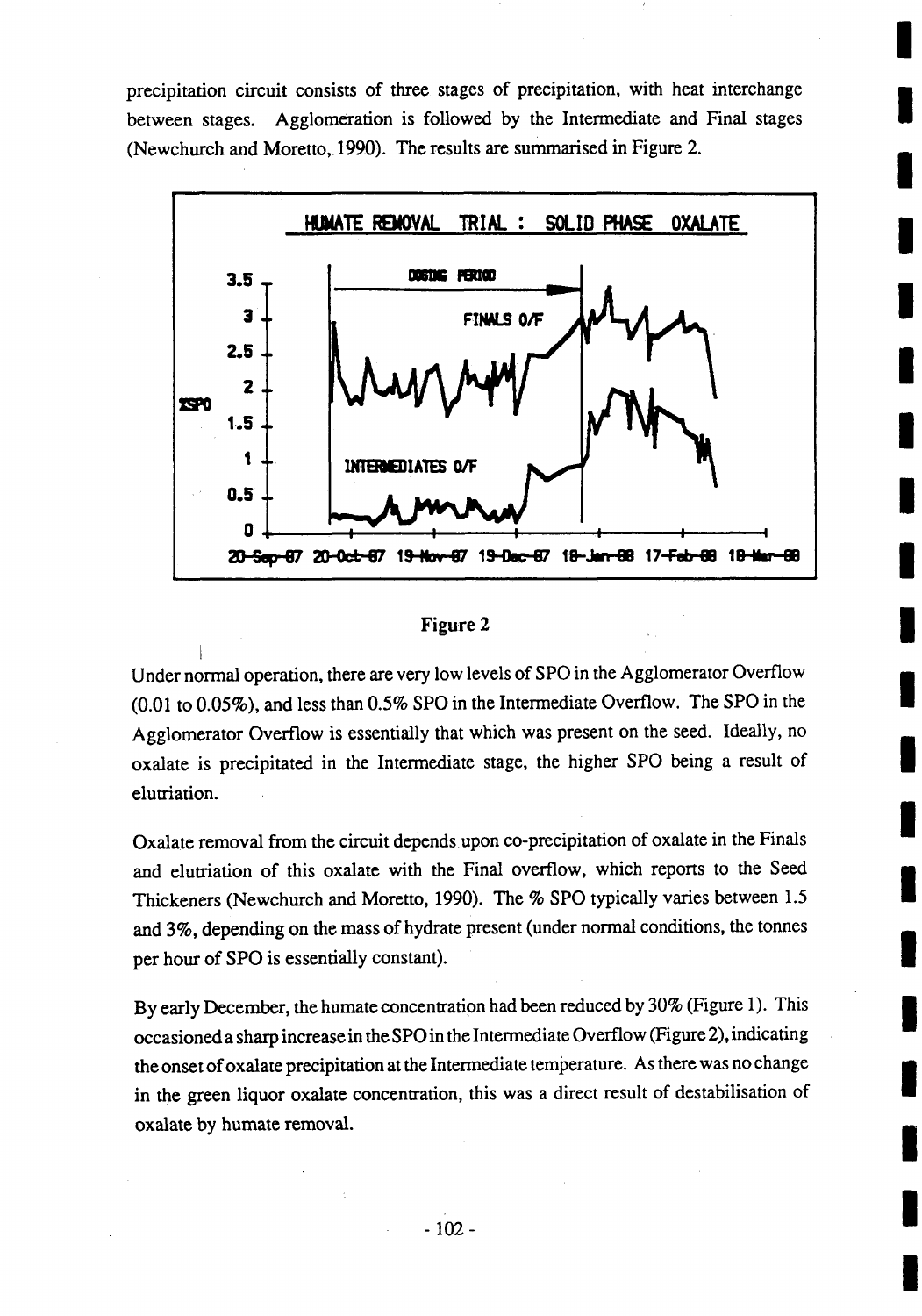The increased extent of oxalate precipitation caused a progressive deterioration in Plant operation and performance, as follows:

- **1.** Aluminium hydroxide scaling rates were greatly increased. This hampered operation **by** increasing the requirement for line cleaning. It also meant that the normal precipitator cleaning schedule was no longer adequate. This resulted in a reduction in effective precipitator volume.
- 2. **A** marked increase in the mass of fine (-45 um) aluminium. hydroxide in the Precipitation circuit.
- **3.** Particle breakdown in calcination increased.
- 4. Product soda increased.

Because most of the extra oxalate precipitation reported as scale, it was not available to the oxalate removal system. The only way out of the problem was therefore to allow the liquor to restabilise. Dosing was discontinued at the end of December. As the liquor restabilised, and an intensive cleaning program was carried out in Precipitation, the Plant quickly recovered, and **by** March **1988** was exceeding previous best production and product quality.

#### **3.0 OXALATE AND SEED BALANCE**

Following the **p-DADMAC** trial, a program of research aimed at achieving a better understanding of oxalate behaviour and control was established. Just as the trial demonstrated dramatically the limitations that oxalate puts on production, so improvements in oxalate removal have shown that lower oxalate levels bring relief. An improved operating strategy in the oxalate removal system instituted in mid\* **1989** (Morton, **1988),** enabled reduction of the green liquor oxalate concentration from **3.5 g/l** to **3.0 g/l.** This improved operating flexibility, and was a key to enabling lower precipitation temperatures and higher flows than previously achievable.

#### **3.1** Elutriation Behaviour

Oxalate nevertheless remains a major factor limiting production.

The Finals were designed to operate as classifiers as well as precipitators (Newchurch and Moretto, **1990).** The presence of crystalline oxalate has a complex and dominating effect on classification behaviour. This is because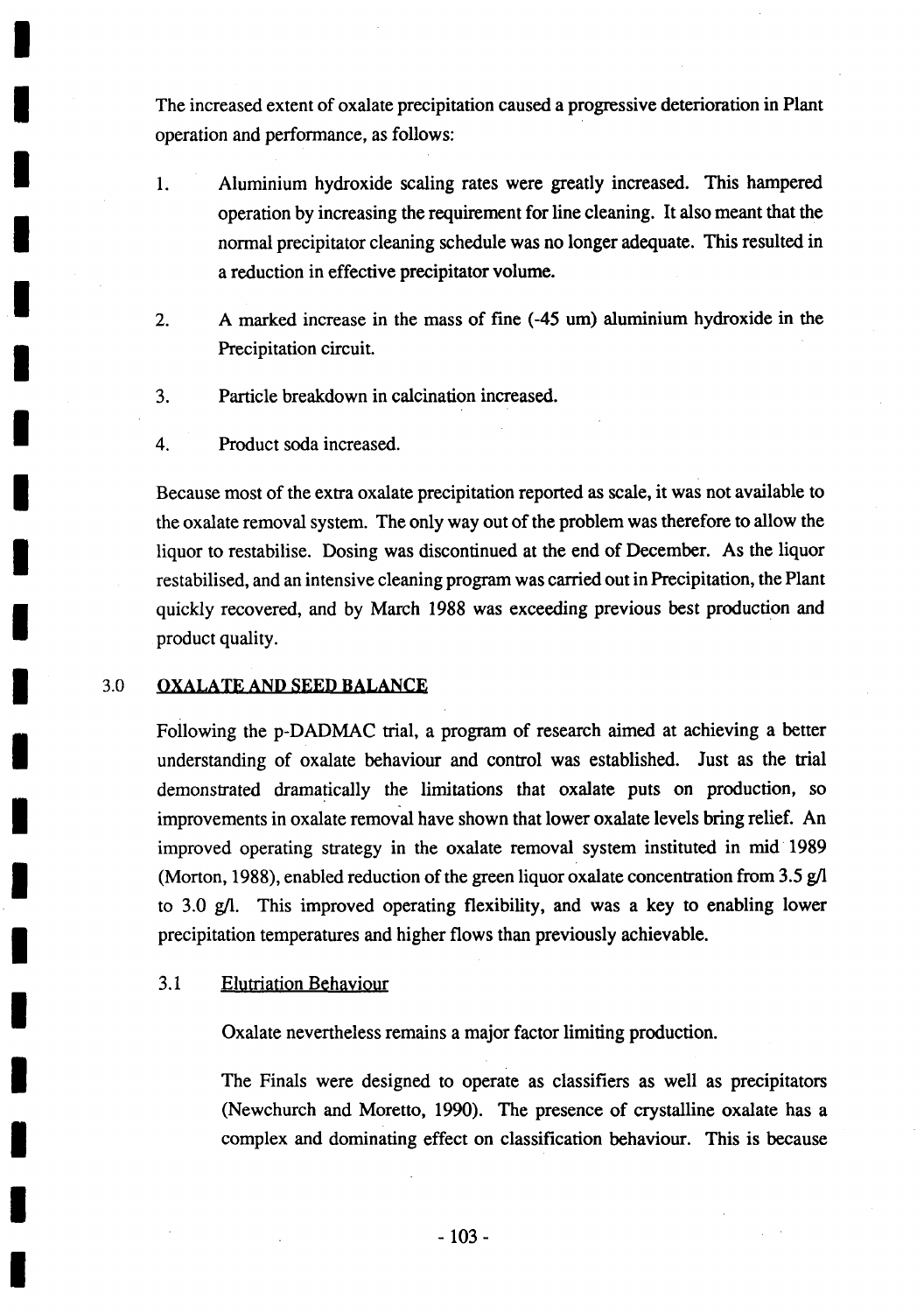oxalate, in liquor contaminated with other organics, readily attaches to hydrate. The more heavily organic contaminated the liquor, the longer and thinner the oxalate needle crystals tend to be, and the more readily they attach to aluminium hydroxide.

The oxalate-aluminium hydroxide interaction leads to the formation of aggregates, as shown in Figure **3.** This effect has a marked influence on the classification behaviour of hydrate. At very low rising velocities, the oxalate behaves as a flocculant, increasing the settling rate of fine hydrate and improving supernatant clarities. This occurs in the seed thickeners.

In the Final Precipitators, however, the higher rising velocities mean that the desired preferential elutriation of fines is disturbed **by** the presence of oxalate.

The open sodium oxalate-aluminium hydroxide aggregates have low apparent densities, and so fine and coarse aluminium hydroxide alike are elutriated, bound together **by** filamentous oxalate webs.



 $\vert \vert$ 

**10 um**

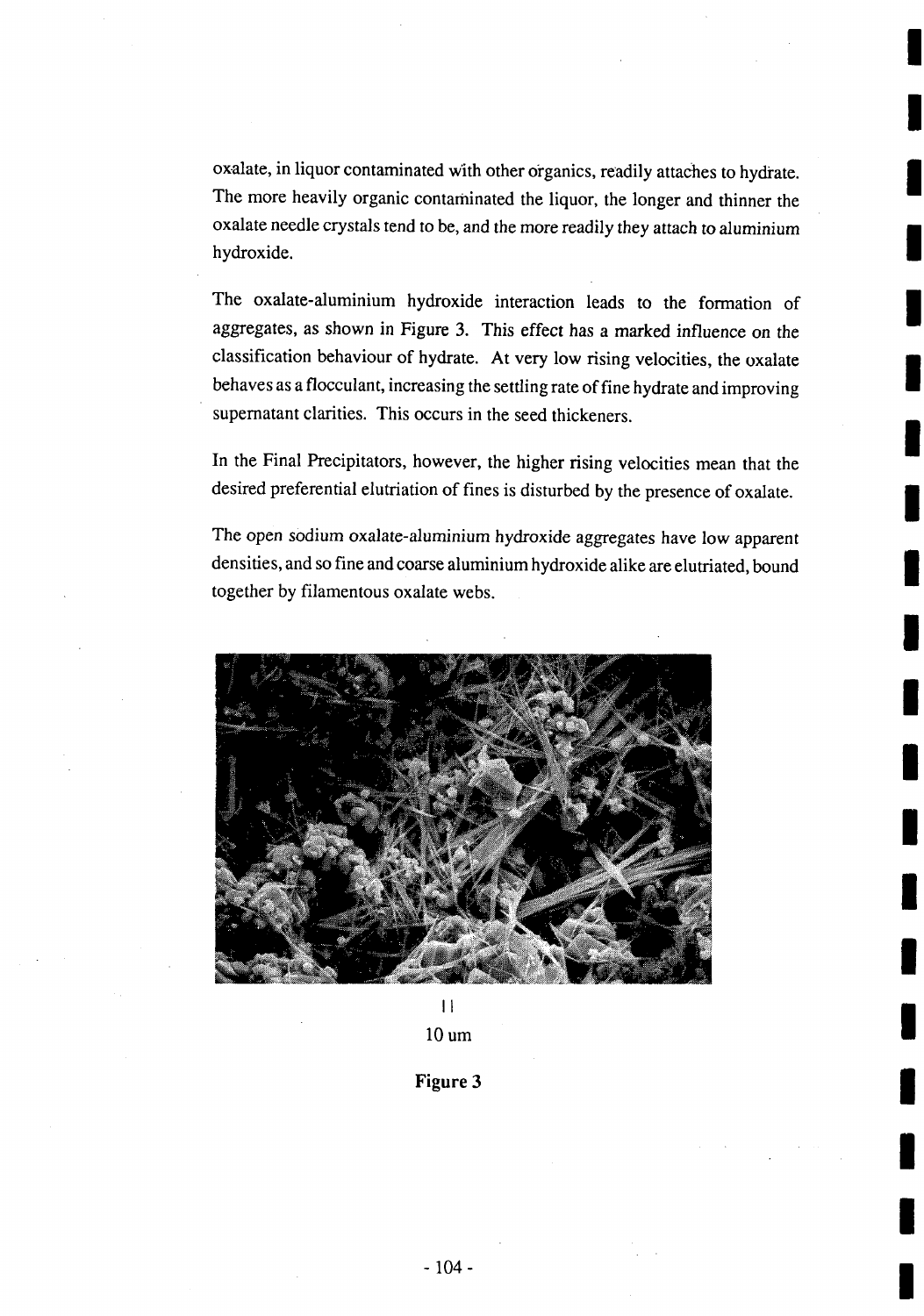Control strategies under consideration include the use of fatty acid surfactant based Crystal Growth Modifiers **(CGM)** (Nalco, **1988).** It has been found that it is possible to change the degree of sodium oxalate-aluminium hydroxide interaction, and, in the limit, to promote the formation of spherulitic oxalate in preference to the filamentous form. An example of an oxalate ball formed in Precipitation during a trial application of a **CGM** is shown in Figure 4.



 $\mathbf{1}$ **100 urn**

#### **Figure 4**

## **3.2** Fines Generation

**A** number of authors have indicated that the presence of crystalline oxalate during precipitation stimulates the generation of hydrate fines. Minai et al (Minai et al, **1978)** noted in **1978** that oxalate present on seed greatly reduces agglomeration efficiencies. Others have referred in more general terms to fines generation in the presence of solid oxalate (Verghese, **1987;** Lever, **1978;** Brown and Cole, **1980)** ascribed increased fines generation to periods of increased oxalate crystallisation, in their study at the Bumtisland Plant. The increased rate of fines generation corresponding to accelerated oxalate precipitation during the humate removal trial at Worsley has been referred to above.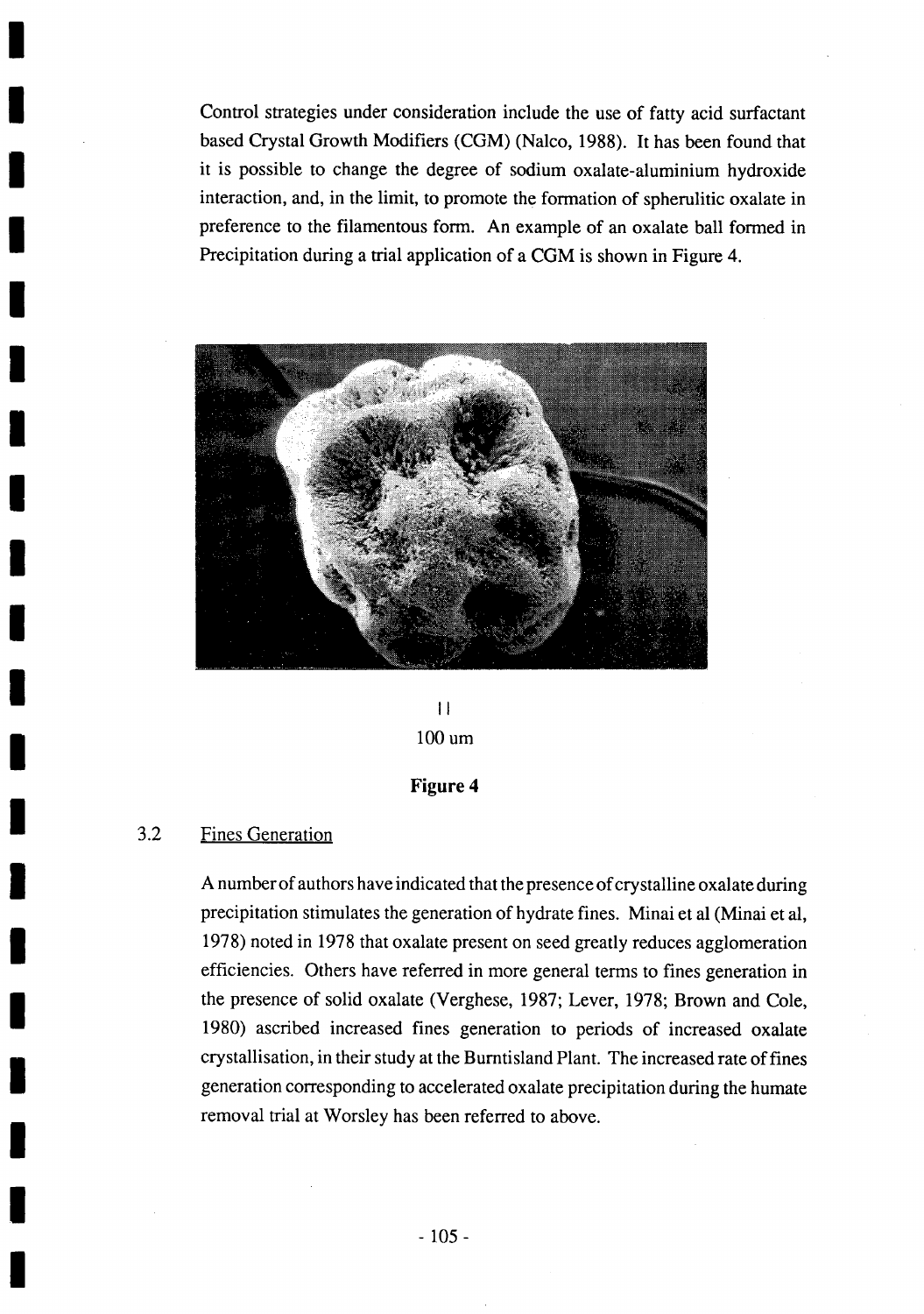Our laboratory studies at Worsley have demonstrated that oxalate does indeed play a key role in fines generation, and that this is catalysed **by** the presence of other organic impurities. This is another example of the "oxalate-humate" interaction referred to **by** Lever (Lever, **1983).**

## **3.2.1** Effect of oxalate on agglomeration

The effect of oxalate is most marked in agglomeration as previously noted by Minai et al (Minai et al, 1978). The successful agglomeration of hydrate particles requires a high rate of precipitation. Agglomeration is therefore favoured **by** the combination of high supersaturation (high driving force), high temperature (high rate constant), and high seed surface area. The first of these conditions also favour nucleation, which will therefore occur if the seed surface area is not sufficient. Nucleation can happen as a result of undercharging, **by** poisoning of the seed, or **by** the introduction of spurious nucleation sites.

The presence of solid phase oxalate in the agglomeration stage can be very detrimental, because hydrate readily nucleates on oxalate surfaces contaminated with other organics adsorbed from the liquor. This is illustrated **by** the following laboratory test results. Agglomeration was carried **out at 82\*C.** Green liquor was seeded to an initial charge of **35 g/l** seed (dry hydrate basis) in *250* ml plastic bottles which were tumbled end-for-end in a water bath for *5* hours. Plant green liquor was used for Tests **1. 1** to **1.3,** while synthetic green liquor was used for Tests *1.5* to **1.6.** The synthetic liquor was of the same composition as the Plant liquor, except that the organic impurities were omitted. The same level of dissolved oxalate was present in both liquors, and the conditions of the test were such that no fresh oxalate precipitation occured. Crystalline oxalate was present on the unwashed seed, or was added as clean, reagent grade sodium oxalate.

The test parameters and main results are summarised in Figure *5.*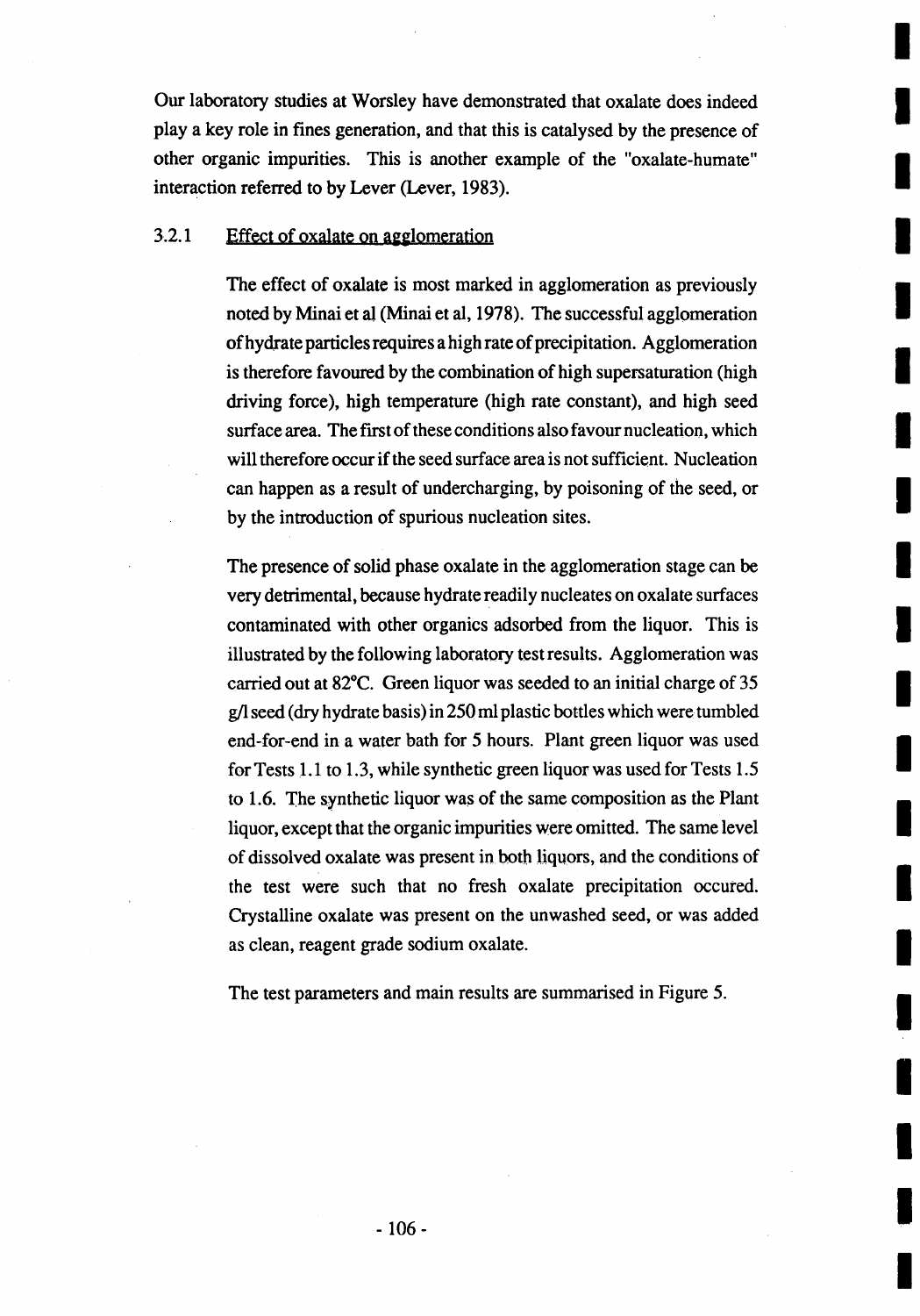



A. **Plant Liquor** 

## Test # Aluminium Hydroxide Seed

- **1.1** Unwashed seed **(1.5%** crystalline oxalate)
- 1.2 Washed Seed
- 1.3 Washed seed  $+ 1.5\%$  reagent grade  $Na<sub>2</sub>C<sub>2</sub>O<sub>4</sub>$

#### B. Synthetic Liquor

- 1.4 Unwashed seed **(1.5%** crystalline oxalate)
- **1.5** Washed seed
- 1.6 Washed seed  $+ 1.5\%$  Reagent grade Na<sub>2</sub>C<sub>2</sub>O<sub>4</sub>

It can be seen that the combination of oxalate crystals and liquor contaminated with other organics causes nucleation to dominate agglomeration. Interestingly, oxalate crystals which have not formed in the contaminated liquor do not have this effect, nor does contaminated oxalate in synthetic liquor.

## **3.2.2** -Oxalate effects during growth

To investigate the effects of oxalate during the growth stage of precipitation, a coarse seed was introduced to a partially spent liquor **(C = 197 g/l, A/C = 0.579),** and held at **55'C** for 24 hours. Agitation was as for the agglomeration test (above).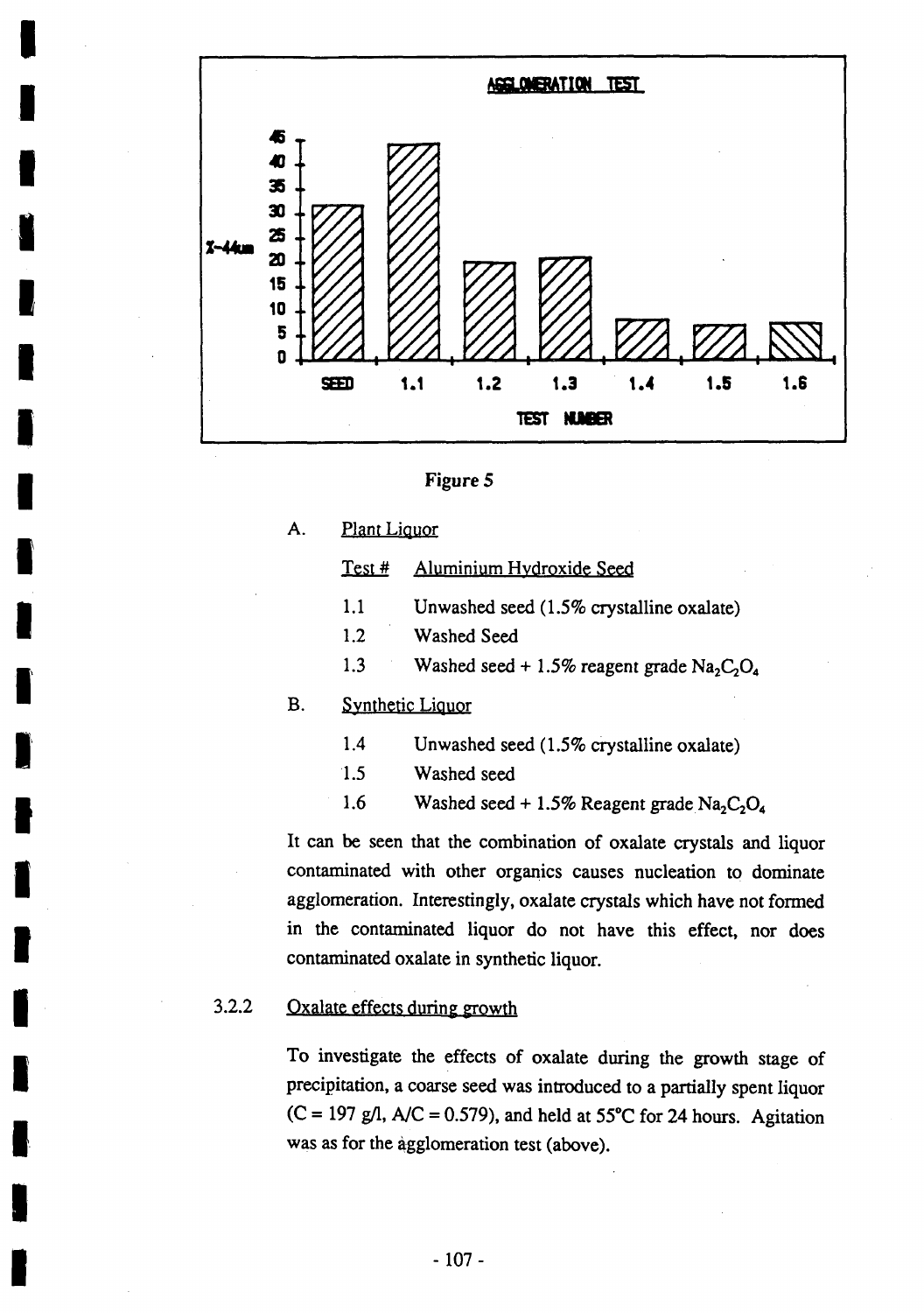The bottles were charged to **11 %** solids initially. In Tests 2. **1** to **2.3,** the initial liquor was first stripped of oxalate so that it was below saturation at 55°C. Normal supersaturated Plant liquor was used in Tests 2.4to **2.6.**

The results (Figure **6)** show that nucleation occurred in all cases, **N** irrespective of oxalate precipitation. The degree of nucleation was increased in the case of oxalate precipitation in the presence of c. taminated oxalate seed (Test **2.6),** but the effect was slight in comparison to the impact of contaminated oxalate on agglomeration.



A. Low Oxalate Liquor (below saturation)

Test # Oxalate Seed

- 2.1 Nil
- 2.2 Reagent grade  $Na<sub>2</sub>C<sub>2</sub>O<sub>4</sub>$
- 2.3 Plant oxalate cake

#### B. High Oxalate Liquor (supersaturated)

- $2.4$  Nil
- 2.5 **Reagent grade**  $Na<sub>2</sub>C<sub>2</sub>O<sub>4</sub>$
- 2.6 Plant oxalate cake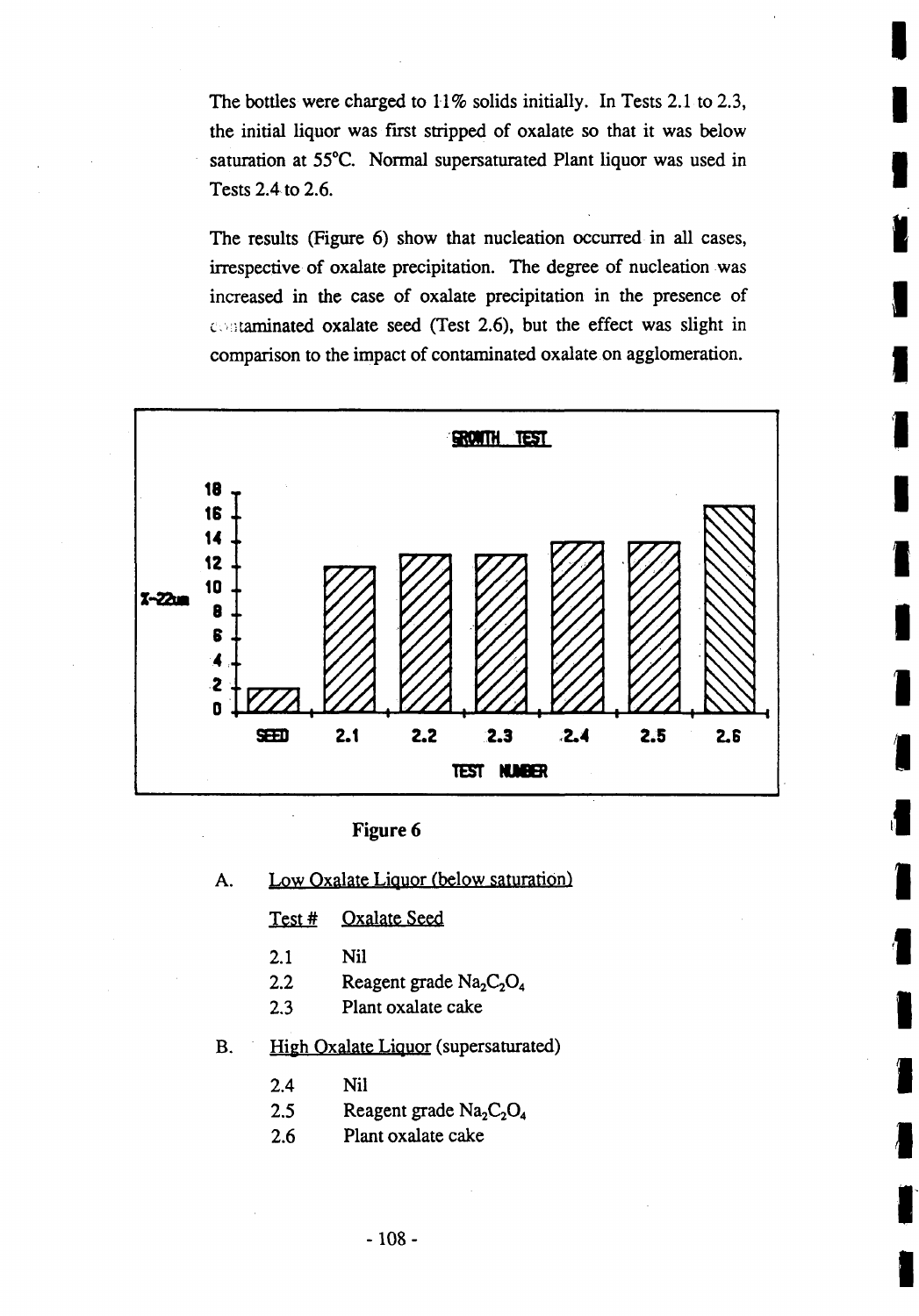Thus, while the presence of contaminated oxalate crystals can accelerate nucleation during the growth stage, it is not the dominant factor.

In *fact,* we have observed. cases in which, **by** binding fine particles to the surfaces of coarse particles, oxalate can assist in the incorporation of the fine particles onto the larger structures. The presence of oxalate crystals in these circumstances enables a mechanism of fines consumption.

#### 4.0 **OXALATE GENERATION**

It has been suggested in the literature that up to half of the oxalate entering the Process from Darling Range bauxite was present as oxalate in the original bauxite (Grocott, **1988;** Ellison, 1984). We have tested a range of bauxites, including Darling Range samples from both the Worsley and Alcoa leases. The bauxites tested are as listed in Table **1** (below). The tests were done **by** boiling a sample of the bauxite in deionized water for one hour, and analysing the resulting liquor for oxalate **by** ion chromatography. In all cases the level of oxalate present naturally in the bauxite was below the detection limit of **0.003** kg/t. We therefore conclude that the amount of native oxalate in bauxite is in general negligible. **A** sample of topsoil from the Worsley mining area was also included as background data for the digestion experiments described below. It gave an oxalate recovery of **0.03** kg/t.

It therefore follows that essentially all of the oxalate introduced to the liquor circuit is produced in the Process.

It is generally accepted that the only significant oxalate generation occurs in Digestion (Grocott, **1988).**

We have accordingly studied oxalate generation in Digestion as follows:

#### 4.1 Mechanism of Oxalate Formation in Digestion

It has previously been shown that dissolved molecular oxygen is not an effective oxidant under normal Digestion conditions, and that even if it were there would be insufficient dissolved oxygen present to account for the sodium oxalate and sodium carbonate produced in Digestion (Grocott, **1988).**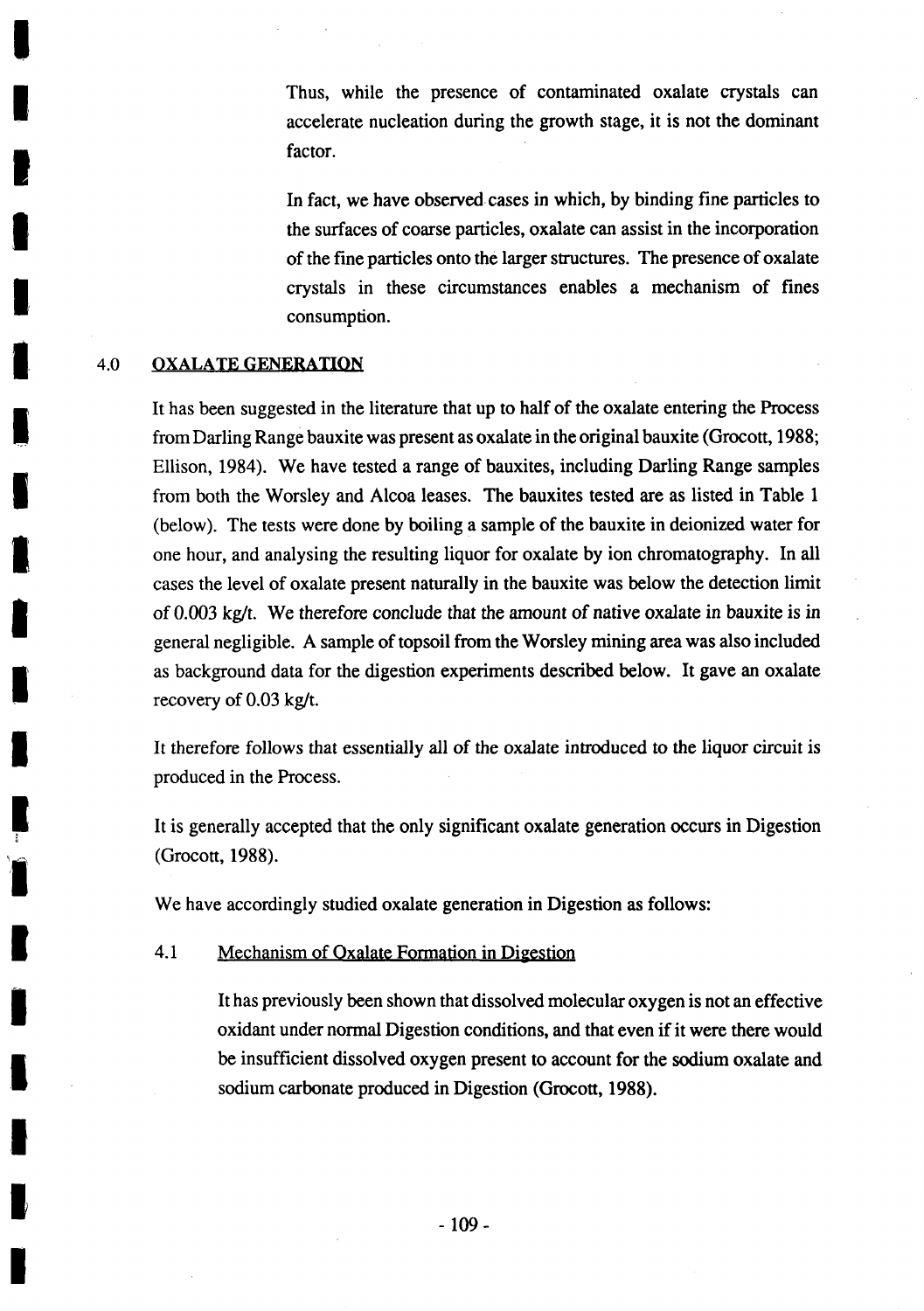It therefore follows that another oxidant must be present. It has been suggested that goethite is the' principal oxidant in these circumstances (Grocott, **1988;** Yamada et al, 1981).

To test these statements in relation to Worsley bauxite, the following solids were prepared:

**I** 

I

I

**I**

**I** 

**I** 

I

£

**I**

**I**

**U**

I

**I**

**I**

**I**

I

**I**

- 1) A typical Worsley bauxite.
- 2) A sample from the topsoil stockpile.
- **3)** A typical Worsley digester mud, which was further treated by, leaching with alkaline dichromate to remove residual organics.
- 4) Bauxite from **1.,** which had been roasted for **30** minutes at *500'C.*

Digestions were carried out **by** reacting the ground solids in **10** ml, stainless. steel bombs for 40 minutes at **175'C,** with rolling. After digestion, the whole slurries werediluted to *250* ml, and then further diluted as appropriate for oxalate analysis **by** ion chromatography. Triplicate analyses were carried out, and the results, were calculated back to the original liquor basis.

The analyses of the original solids samples are shown in Table 1.

| SAMPLE I.D.                       | $\text{Al}_2\text{O}_3$ | SiO <sub>2</sub> | Fe <sub>2</sub> O <sub>3</sub> | TiO <sub>2</sub> | Carbon | CO <sub>2</sub> |
|-----------------------------------|-------------------------|------------------|--------------------------------|------------------|--------|-----------------|
| <b>Worsley Bauxite</b>            | 39.5                    | 4.8              | 31.1                           | 2.7              | 0.36   | 0.05            |
| <b>Roasted Worsley</b><br>Bauxite | 48.8                    | 5.8              | $38.7^{\circ}$                 | 3.4              | 0.03   |                 |
| Topsoil                           | 37.6                    | 14.5             | 31.1                           | 2.4              | 2.37   | 0.07            |

# Table, **1** Initial Solids Samples

| SAMPLE I.D.            | MINERAL PHASES PRESENT (XRD)                                       |  |  |  |  |  |
|------------------------|--------------------------------------------------------------------|--|--|--|--|--|
| Bauxite                | Gibbsite, goethite, haematite, quartz,<br>anatase,   <br>kaolinite |  |  |  |  |  |
| <b>Roasted Bauxite</b> | Haematite, anatase, quartz                                         |  |  |  |  |  |
| Topsoil                | Quartz, gibbsite, haematite/maghemite, anatase                     |  |  |  |  |  |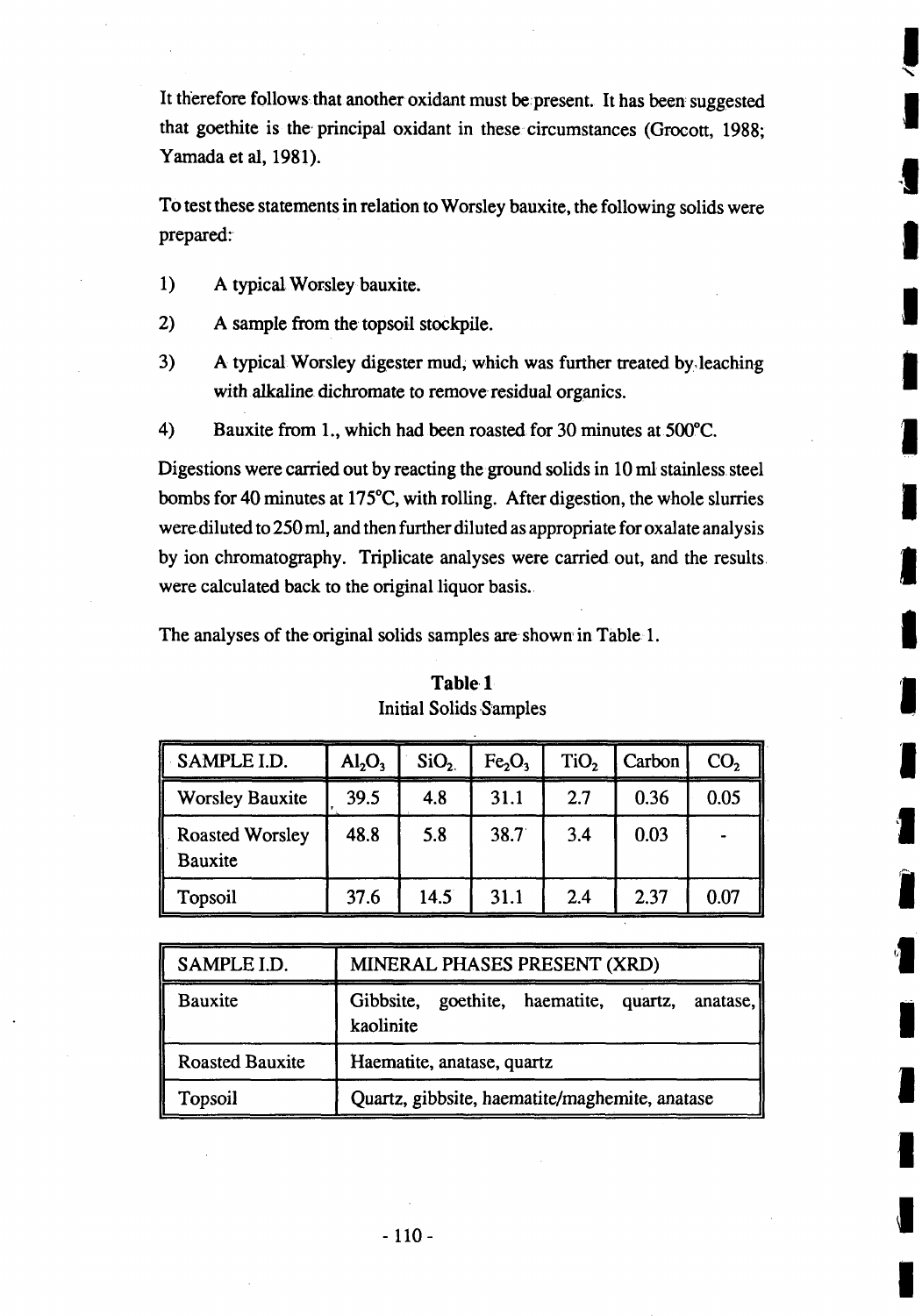Bombs were charged with **0,** 2 or **3** grams of solids (see Table 2), and with either pure caustic solution at **190 g/l "C",** or with Liquor to Digestion (LTD) from the Plant. The results are summarised in Table 2.

## Table 2

| <b>Results of Bomb Digests</b> |  |  |  |  |
|--------------------------------|--|--|--|--|
|--------------------------------|--|--|--|--|

| TEST# | <b>BOMB SOLIDS</b>    | <b>BOMB LIQUOR</b> | $g$ /<br>$Na_2C_2O_4$ |
|-------|-----------------------|--------------------|-----------------------|
|       | No bomb               | Original LTD       | 3.0                   |
| OD1.1 | <b>Nil</b>            | <b>LTD</b>         | 3.1                   |
| OD1.2 | 2g bauxite            | <b>LTD</b>         | 3.5                   |
| OD1.3 | 2g roasted bauxite    | <b>LTD</b>         | 3.1                   |
| OD1.4 | 2g topsoil            | <b>LTD</b>         | 4.1                   |
| OD1.5 | $2g$ topsoil + 1g mud | <b>LTD</b>         | 4.2                   |
| OD1.6 | 1g mud                | <b>LTD</b>         | 3.2                   |
| OD1.7 | 2g bauxite            | 190 "C" NaOH       | 0.4                   |
| OD1.8 | 2g mud                | 190 "C" NaOH       | 0.0                   |

From Table 2, the following observations can be made:

- **1.** Oxalate is produced in digestion **by** conversion of organic compounds in the bauxite and in the LTD.
- 2. **Of** the *3.5* **- 3.0 = 0.5 g/l** oxalate produced in a digest of bauxite in LTD (Test # OD1.2),  $3.1 - 3.0 = 0.1$  g/l is from organics in the liquor (Test # OD1.1), and  $3.5 - 3.1 = 0.4$  g/l comes from organics in the bauxite (Test **# OD1.2, 1.1** and **1.7).**
- **3.** Roasted bauxite contributes no oxalate to the liquor, nor does it affect the break down of liquor organics to oxalate (Tests **# OD 1. 3** and **1. 1).**
- 4. The presence of goethite (suggested as an oxidant in the production of oxalate in digestion (Grocott, **1988;** Yamada, et al **1981),** is not required for oxalate formation to occur. This is confrmed in the tests using topsoil,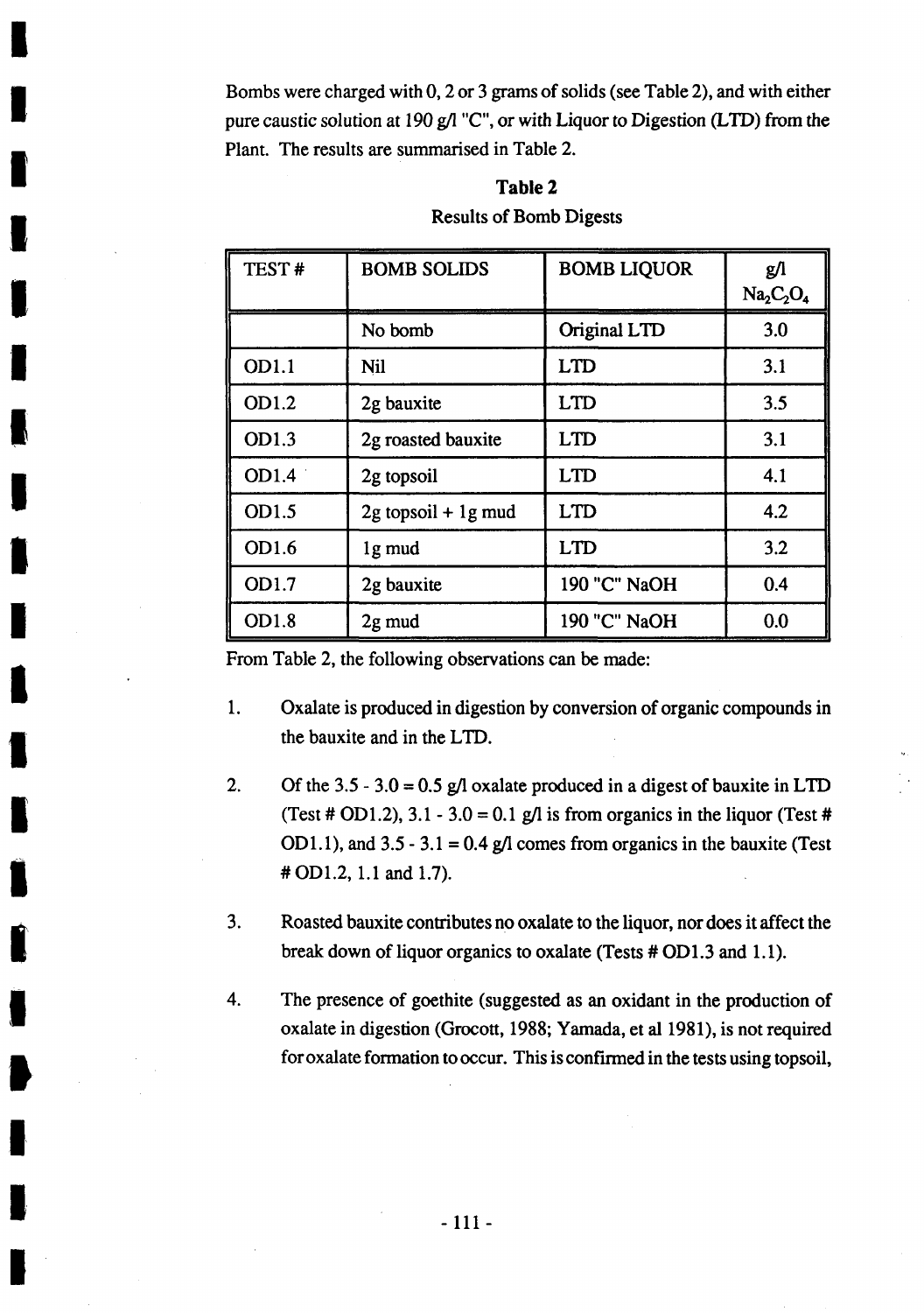which is goethite free. Comparing Tests # OD1.4 and 1.1, 2 g of topsoil contributes **1.0 g/'l** oxalate to the liquor. Addition *of* 1 *.g* of mud to the topsoil contributes a further  $0.1$  g/l (Test  $\#$  OD1.5).

As the mud itself does not contribute any oxalate (Test # OD1.8), the presence of goethite, while not essential for oxalate formation, does appear to slightly increase, the amount of oxalate produced. This is true in the presence of fresh organics (Test **#** *OD1.5)* or of LTD only (Test **# OD1.6).**

Note-that the precision of the analytical determination of the oxalate is limited to **0.05 g/l** at **95%** confidence.

From the above, approximately  $20\%$  (confidence range  $+10\%$ ) of the oxalate formed in digestion is **by** breakdown of organics in the liquor, the remaining **80%** coming from the bauxite. The proportion of Total Organic Carbon whichI is converted to oxalate for each pass of the liquor through digestion is of the order of **0.05%.** These comments apply to the current, **highly** contaminated, Worsley Plant liquor.

## 4.2 Survey of Bauxites

In order to compare the degree of oxalate generation from a range of bauxites, a set of International and Australian Standard Bauxites was examined. **A** standard test was applied to each, in which **2.5** grams of dry bauxite was reacted with **103** ml of fresh caustic at 190 g/l "C". The samples were bombed at both 143<sup>o</sup>C and **2300C** for **30** minutes, and the resulting liquor analysed for oxalate **by** ion chromatography. Full details of the method are given elsewhere (Power and Tichbon, **1990).**

The results are sumnmarised in Table **3.** From the table, it is clear that there is a wide range of oxalate generation rates among bauxites. The highest generation rates tend to be with the Australian bauxites, on a kg/t bauxite basis.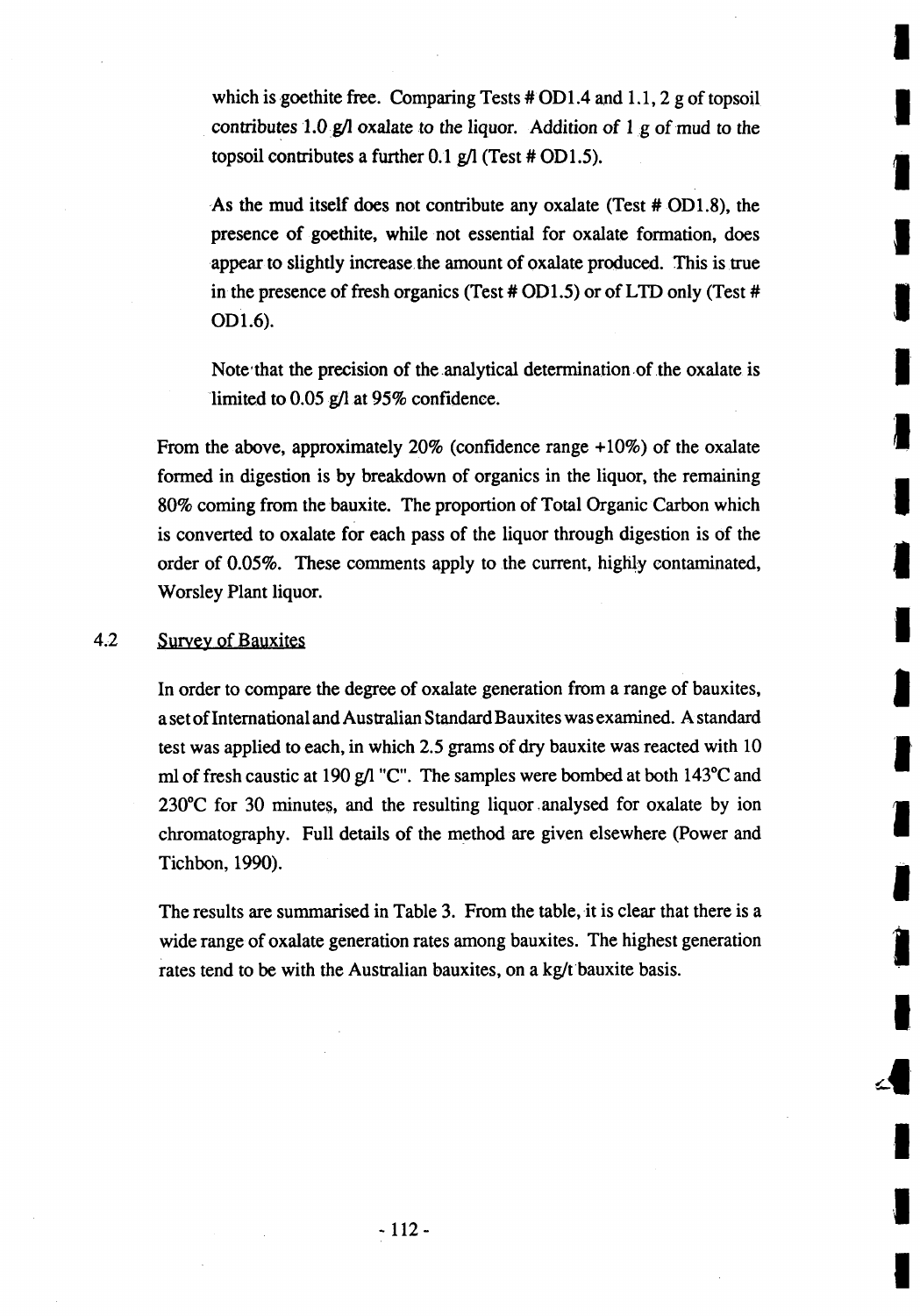# Table **3** Oxalate Generation in Digestion: Survey of Bauxite Types

|                   |                 | <b>OXALATE GENERATED</b> |       |                  |                 |
|-------------------|-----------------|--------------------------|-------|------------------|-----------------|
| SAMPLE I.D.       | <b>SOURCE</b>   | kg $Na2C2O4/t$ bx        |       | kg $Na2C2O4/tA*$ |                 |
|                   |                 | 143°C                    | 230°C | 143°C            | $230^{\circ}$ C |
| <u>NBS:</u>       |                 |                          |       |                  |                 |
| <b>NBS 69B</b>    | <b>Arkansas</b> | 0.5                      | 0.5   | 1.4              | 1.4             |
| <b>NBS 696</b>    | Suriname        | 0.6                      | 0.9   | 1.2              | 1.8             |
| <b>NBS 698</b>    | Jamaican        | 0.4                      | 1.9   | 0.9              | 4.1             |
| <b>ISOTC 129:</b> |                 |                          |       |                  |                 |
| MT/12/1           | Gove            | 1.5                      | 1.6   | 3.3              | 3.4             |
| MT/12/3           | Weipa           | 1.5                      | 1.6   | 3.3              | 3.1             |
| MT/12/5           | Kimberleys      | 0.4                      | 0.5   | 1.0              | 1.3             |
| MT/12/6           | Darling Range   | 0.9                      | 0.6   | 2.7              | 2.1             |
| MT/12/7           | Wagina Island   | 1.1                      | 2.0   | 2.7              | 4.7             |
| MT/12/9           | Jamaica         | 0.6                      | 0.8   | 1.4              | 1.7             |
| MT/12/12          | USSR (diaspore) | 0.1                      | 0.2   | 1.7              | 0.5             |
| MT/12/13          | <b>USSR</b>     | 0.2                      | 0.3   | 2.1              | 0.7             |
| MT/12/14          | <b>USSR</b>     | 0.2                      | 0.2   | 2.1              | 0.7             |

\* kg  $Na_2C_2O_4$  per tonne of available  $Al_2O_3$  basis.

#### *5.0* **CONCLUSIONS**

- **1.** Crystallization of sodium oxalate in the Precipitation section of the Bayer Process 1. can severely disrupt the precipitation operation **by:**
	- i) reducing agglomeration efficiency
	- ii) increasing fines generation
	- iii) interfering with particle classification
- 2. Oxalate is introduced to the liquor stream **by** degradation of more complex compounds. This occurs in the Digestion step. The majority of the oxalate arises directly from compounds in the bauxite and the balance from compounds in the liquor. There is virtually no oxalate as such in any of the bauxites surveyed.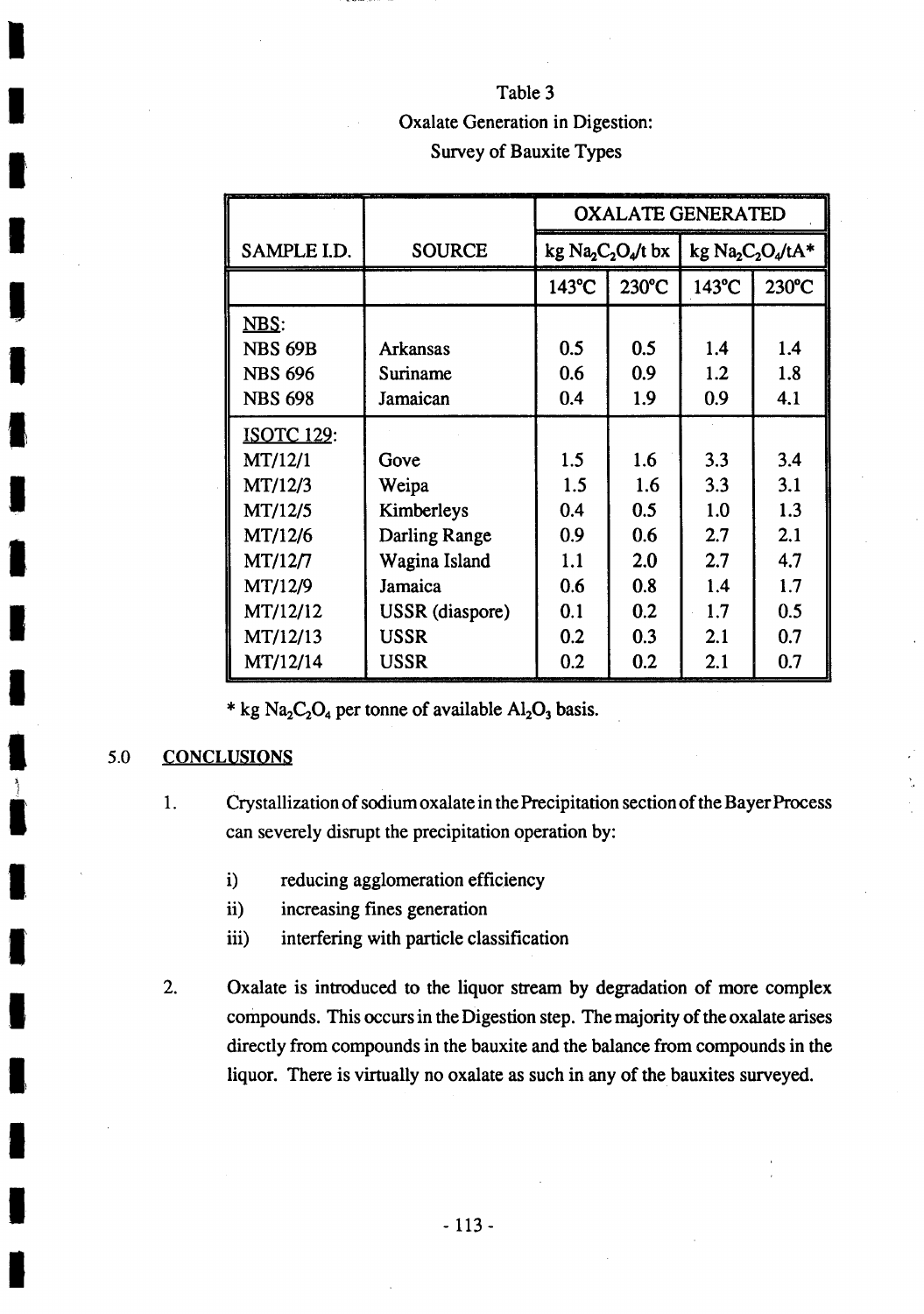**3. Cxalate behaviour and effects can be modified by the addition of specific** chemicals, generally known as "crystal growth modifiers". This is a developing technology with high potential for the industry.

## **6.0 ACNOLEDGEMENTS**

The authors wish to thank Lucy ter Veer for assistance with the experimental work, and the Worsley. Joint Venture Partners for.permission-to publish this work.

## 7.0 **REFERENCES**

- 1. **Brown, N. and Cole, T.J. (1980). The Behaviour of Sodium oxalate in a Bayer** Alumina<sup>P</sup>lant, Light Metals, p.105.
- 2. Ellison, **M.J.** (1984). 'Organic Impurities in Bayer Liquor: Their Origin and Behaviour, B.Sc.(Hons) Thesis. Murdoch University, Western Australia.
- **3.** Grocott, **S.C. (1988).** .BayerLiquorImpurities: Measurement of Organic Carbon, Oxalate and Carton Extraction from Bauxite Digestion, Light Metals, p.833.
- 4. Lever, G. (1978). Identification of Organics in Bayer Liquor,<sup>1</sup>Light Metals, p.71.

V

- *5.* Lever, **G. (1983).** Some Aspects (if the Chemistry. of Bauxite Organic Matter on the Bayer Process: The Sodium Oxalate -iHumate Interaction, Travaux, Vol. 13, No. **18, p.335.**
- **6.** Minai, **S.,** Kainuma, A.,Fujiike, M., Yoshida,'O.,'and Kanehara,M. (1978).-Sandy1 Alumina Conversion, Light Metals, p.95.
- **7.** Morton,-R.A. **(1988).** Sodium Oxalate Removal, Worsley Alumina Laboratory Report #LR88/25.
- **8.** Newchurch, **F.N.** and Moretto, K.E. **(1990).** Modern Refinery Design for Quality Alumina: **A** Worsley Case Study, 2nd. International Alumina Quality Workshop.I
- **9.** Owen, **D.O.** and Davis,-D.C., Nalco Chemnical-Co. **(1988).** Use of Surfactants in Alumina Precipitation in'the Bayer Process, **U.S.** Patent No. 4, **737, 352,** AprilI **12, 1988.**
- **10.** Pohiand. H.H. and Tielens, **A.J. (1983). A** New Bayer Liquor Purification Process, Light Metals, p.211.